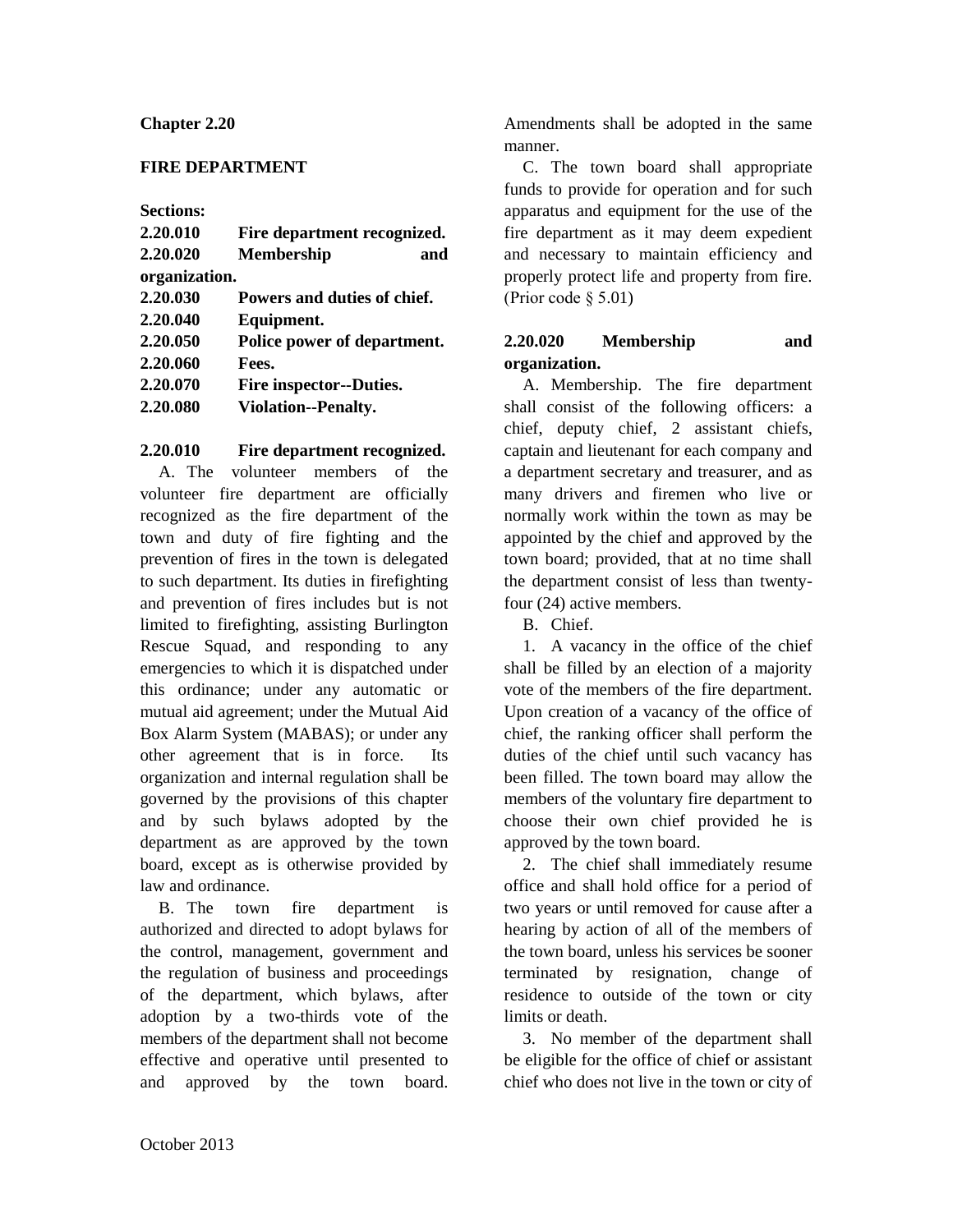Burlington and who has not been a member of the department for at least one year.

C. Application.

1. Any person desiring to be a member of the fire department may file with the chief an application in such form as the town board may require. Each applicant shall also file a certificate of physical fitness from such physician as the chief may designate.

2. All resignations from the department shall take the same course as applications for and appointments to membership.

3. Any member or officer of the department who has been expelled or demoted for any offense or neglect of duty or insubordination shall have the right to appear before the members of the town board and state why such penalty should not be confirmed. The town board may, by a two-thirds vote of the members of the town board, order the chief to reinstate the member or officer.

D. Organization.

1. The department shall organize into one or, at the option of the chief, into two or more companies. The chief may at any time make transfers which he deems necessary between companies.

2. Each of the companies of the department shall be in the charge of a captain or lieutenant who shall be responsible to the chief.

E. Officers. The election of the secretary and a treasurer and such social officers as the bylaws may require shall be held at the December meeting of the department in such manner as is provided in the bylaws. In case of any vacancy, the chief shall appoint a member in good standing to fill the office until the next election. (Prior code  $\S 5.02$ )

# **2.20.030 Powers and duties of chief.**

A. The chief shall have general supervision of the department, subject to this subchapter and the bylaws of the department, and shall be responsible for the personnel and general efficiency of the department.

B. The chief shall preside at all meetings of the department, call special meetings, prescribe order, decide all points of order that may arise and enforce a rigid observance of this chapter and the bylaws. The chief shall have the right to appoint a chairman to preside at meetings of the department in the place and stead of the chief.

C. The chief shall be present at all fires if possible, have complete command of and entire responsibility for all firefighting operations, plan the control of the same, direct the action of the companies when they arrive at a fire, observe that every company does its duty, grant leaves of absence at a fire when he may deem it proper and see that the fire apparatus is kept in proper condition at all times.

D. The chief shall have the power to demote or expel any officer or member of the department for neglect or refusal to perform his departmental duties, such demotion or expulsion to be subject to an appeal to the town board.

E. Not later than September 1st of each year, the chief shall file with the town clerk a detailed estimate of the appropriations needed for the conduct of the department during the ensuing fiscal year.

F. The chief shall submit a written report to the town board not later than March 1 of each year, and at such other times as he deems desirable, relating to the conditions of the various pieces of apparatus and appurtenances, the number of fires occurring since the previous report, the date of same and loss occasioned thereby, the number of members of each company, the total number of active members in the department and resignations and expulsions from the department. He shall also report upon the drill and training program of the department, together with other pertinent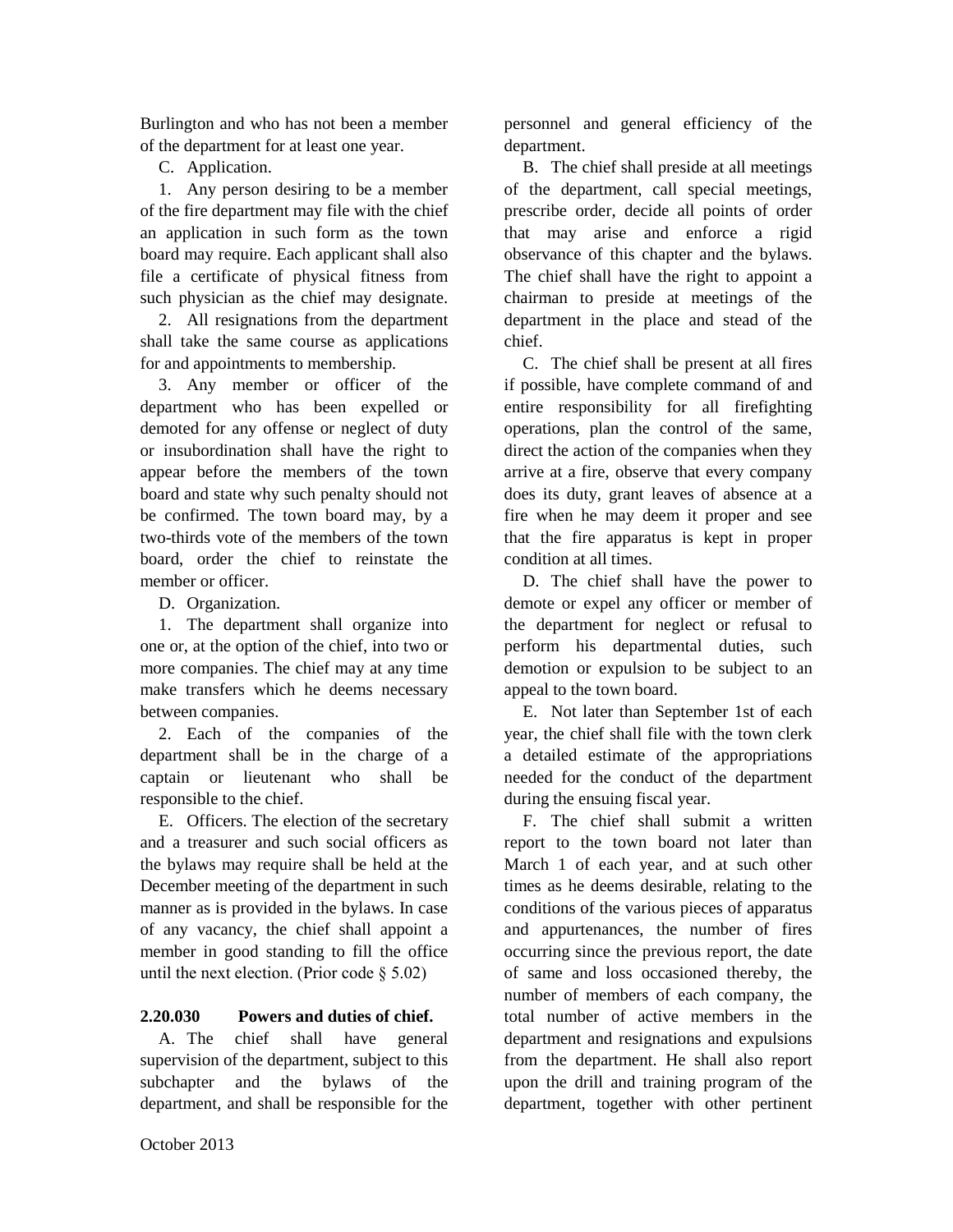information, including recommendations of such improvements as he deems proper and necessary for the operation of the department.

G. He shall enforce all fire prevention ordinances of the town and state laws and regulations pertaining to fire prevention and shall keep citizens informed on fire prevention methods and on the activities of the department. Fees and costs for fire protection, enforcement, consultation and inspection shall be established by resolution of the Town Board. (Ord. dated 6/14/07)

H. He shall keep a fire record of every fire to which any company was called and shall enter in such book the locality of fire, time alarm was received, cause of fire, where fire started, cause of delay (if any) in responding, method of extinguishment and equipment used, amount of insurance carried on building and contents, estimated fire loss, time fire was extinguished, names of men responding and general remarks.

I. He shall keep an inventory of all apparatus and equipment and an inventory of all hose showing dates and results of tests on each length, which shall be individually identified.

J. He shall perform such other duties as are incumbent on the commanding officer of the fire department.

K. Pursuant to Section 66.0608, Wis. Stats., the department treasurer shall be authorized to open and maintain a separate account in the name of the town of Burlington fire department for donations to the department, pancake breakfast money and raffles. The department treasurer may deposit and exercise exclusive control over expenditure of such funds in the account for the benefit of the fire department. The department treasurer shall submit an accounting to the town treasurer at least annually showing all deposits and expenditures in such account. (Ord. dated 12/8/05; prior code § 5.03)

# **2.20.040 Equipment.**

A. The chief shall have control of all apparatus used by the department and shall be responsible for its proper maintenance. Emergency repairs may be authorized by the chief.

B. No apparatus shall be used for any purpose except for firefighting within the town limits, or in training therefor, except pursuant to an agreement approved by the town board except when the chief has given his recommendations on such use. With the approval of the chief, such apparatus may be used for emergency purposes other than firefighting within the town.

C. No person shall willfully injure in any manner any hose, hydrant or fire apparatus belonging to the town, and no vehicle shall be driven over any unprotected hose of a fire department when laid down on any street, private driveway or other place, to be used at any fire or alarm of fire, without the consent of the fire department official in command. (Prior code § 5.04)

# **2.20.050 Police power of department.**

A. The chief and assistants or officers in command at any fire are vested with full and complete police authority at fires. Any officer of the department may cause the arrest of any person failing to give the rightof-way to the fire department in responding to a fire.

B. The fire chief may prescribe certain limits in the vicinity of any fire within which no persons, excepting firemen and policemen and those admitted by order of any officer of the department, shall be permitted to come. The chief shall have the power to cause the removal of any property whenever it shall become necessary for the preservation of such property from fire or to prevent the spreading of fire or to protect the adjoining property, and during the progress of any fire he shall have the power to order the removal or destruction of any property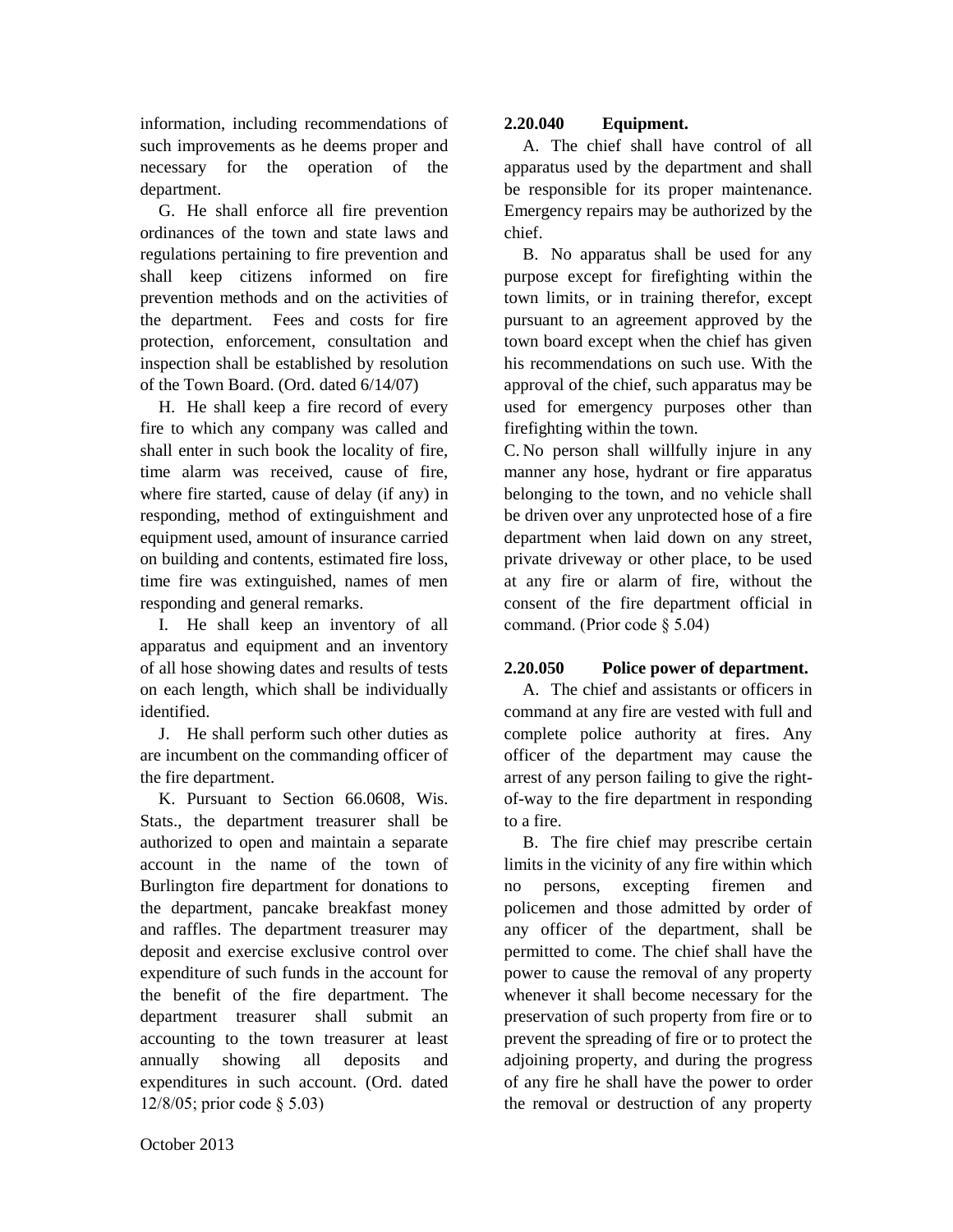necessary to prevent the further spread of the fire. He shall also have the power to cause the removal of all wires or other facilities and the turning off of all electricity or other services where the same impedes the work of the department during the progress of a fire.

C. Any fireman, while acting under the direction of the fire chief or other officer in command, may enter upon the premises adjacent to or in the vicinity of any building or other property other than on fire for the purpose of extinguishing such fire, and if any person shall hinder, resist or obstruct any firemen in the discharge of his duty as herein provided, the person so offending shall be deemed guilty of resisting firemen in the discharge of their duties.

D. Every person present at a fire shall be subject to the orders of the fire chief or officer in command and may be required to render assistance in fighting the fire or in removing or guarding property. Such officer shall have the power to cause the arrest of any person or persons refusing to obey such orders. (Prior code § 5.05)

#### **2.20.060 Fees.**

A. The department may charge a property owner a fee for any fire call made to the owner's property. The department may charge for any hazardous material calls and automobile accident calls. The fee shall be equal in amount to actual out-of-pocket costs incurred by the department in extinguishing the fire.

B. The department may charge the property owner a fee of one hundred fifty dollars (\$150.00) for each unintentional fire call to the same property in excess of three in a twenty-four (24) month period in which no fire has occurred. (Prior code § 5.06)

### **2.20.070 Fire inspector--Duties.**

A. The fire chief shall hold the office of fire inspector, with power to appoint one or more deputy fire inspectors who shall perform the same duties and have the same powers as the fire inspector.

B. Fire inspectors shall semi-annually inspect all commercial buildings, premises and thoroughfares and public places of employment as defined by the Wisconsin Statutes within the town limits for the purpose of noting and causing to be corrected any condition constituting a fire hazard. The fire inspectors shall also investigate the storage and handling of explosives and flammables within the town.

C. Whenever or wherever in the town any inspection by the fire chief or his deputies reveals a fire hazard, the chief or his deputies shall serve notice in writing upon the owner of the property, giving the owner a reasonable time in which to remove the hazard. If the fire hazard is not removed within the time allowed, it shall be deemed a nuisance. The fire chief or his deputy is authorized to have the same removed by the town, and the cost of such removal shall be recovered in an action by the town against the owner of the property.

D. The chief shall keep a written record card of each property inspected which shall conform to the requirements of the Department of Safety & Professional Services (DSPS) and shall make the yearly report of inspections required by DSPS.

E. No person shall deny the chief or his deputies free access to any property within the town at any reasonable time for the purpose of making fire inspections. No person shall hinder or obstruct the fire inspector in the performance of his duty or refuse to observe any lawful direction given by him. (Editorially amended during 2001 codification; prior code § 5.10)